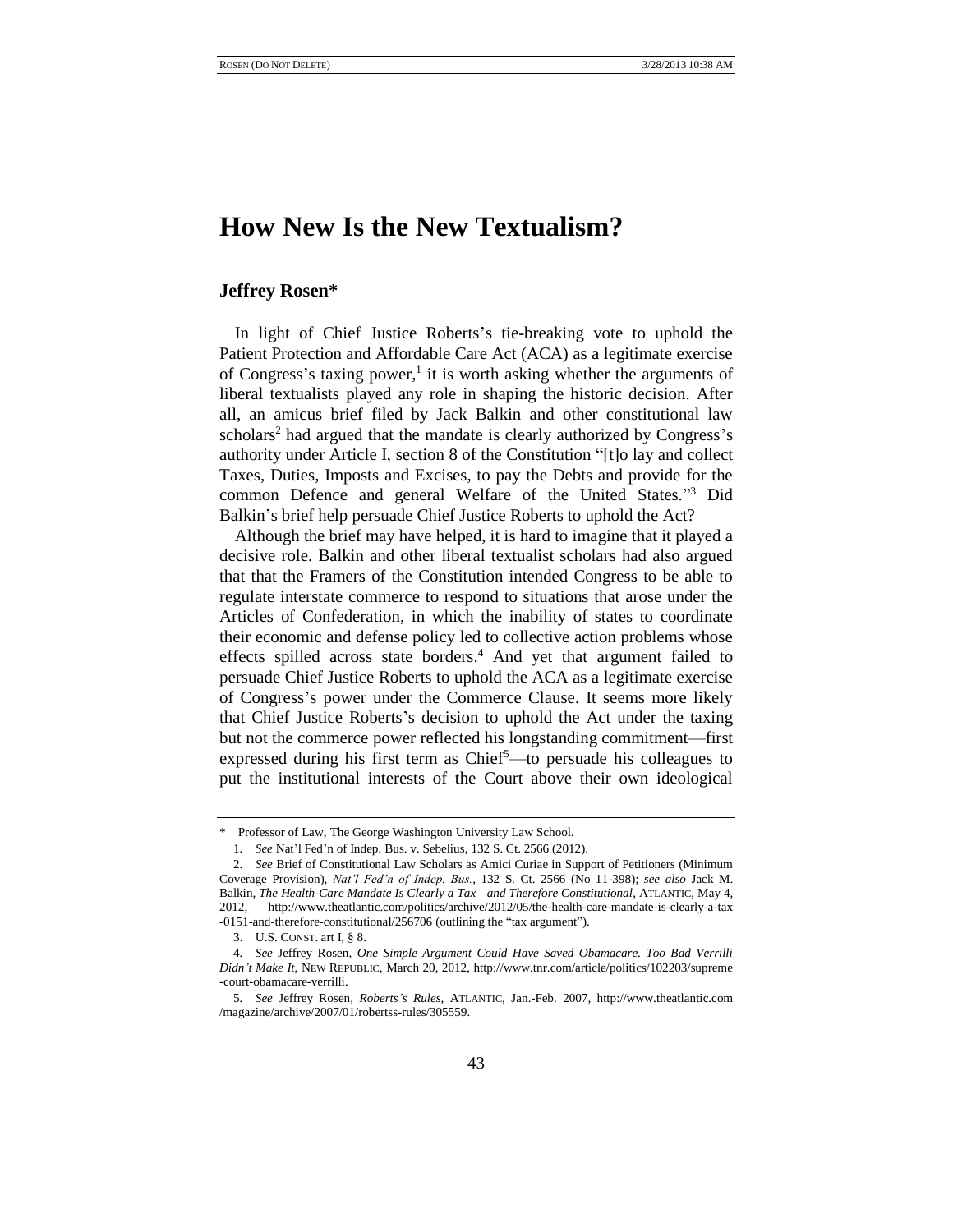<span id="page-1-0"></span>

agendas.<sup>6</sup>

Although Balkin"s argument may not have been decisive, it did help to increase the range of options the Chief Justice had at his disposal as he deliberated about ways of advancing the Court's long-term institutional interests. And Balkin"s brief, like his book, *Living Originalism*, 7 represents a growing constitutional movement among liberal activists and legal scholars that James Ryan has called the "new textualism." <sup>8</sup> The movement seeks to beat conservatives at their own game by insisting that arguments about the text, history, and structure of the Constitution often lead to liberal rather than conservative results. The new textualist movement has had some notable successes in helping to persuade conservative Justices and judges to endorse liberal arguments—in cases ranging from environmental protection<sup>9</sup> to lower court victories for the health care mandate.<sup>10</sup> But it is being strenuously resisted by an older generation of liberal legal scholars, $11$  who fear that addressing conservative Justices in terms they can understand will make it harder to defend landmark Warren and Burger Court liberal precedents such as *Roe v. Wade*. 12

As a strategic matter, the ACA decision shows that liberals would do well to embrace new textualist analysis as a way of expanding the range of arguments they can use to persuade conservative Justices to embrace liberal results. But despite its strengths in providing a common language for liberals and conservatives to debate constitutional issues in common terms, the new textualism, as practiced by Balkin and others, also has limitations stemming from its ambivalent relation to the constitutional text and from its tendency to define the text and history at such a high level of abstraction that the new textualism is often hard to distinguish from oldfashioned Warren Court living constitutionalism. For example, although Balkin insists that the Privileges or Immunities Clause might be a better textual home for privacy rights than the Due Process Clause, his method of identifying unenumerated privileges or immunities seems very similar to the substantive due process methodology deployed by Justice Blackmun in *Roe v. Wade*.

Ultimately, however, the success or failure of the new textualism will

<sup>6</sup>*. See* Jeffrey Rosen, *Big Chief*, NEW REPUBLIC, July 13, 2012, http://www.tnr.com /article/politics/magazine/104898/john-roberts-supreme-court-aca.

<sup>7.</sup> JACK M. BALKIN, LIVING ORIGINALISM (2011).

<sup>8.</sup> James E. Ryan, *Laying Claim to the Constitution: The Promise of New Textualism*, 97 VA. L. REV. 1523 (2011).

<sup>9</sup>*. See* Massachusetts v. EPA, 549 U.S. 497 (2007).

<sup>10</sup>*. See* Seven-Sky v. Holder, 661 F.3d 1 (D.C. Cir. 2011); Thomas More Law Ctr. v. Obama, 651 F.3d 529 (6th Cir. 2011) (Sutton, J., concurring).

<sup>11</sup>*. See* Jeffrey Rosen, *Constitution Avenue*, NEW REPUBLIC, June 8, 2012, http://www.tnr.com /article/politics/103943/magazine/constitution-avenue-supreme-court?page=0,3.

<sup>12.</sup> 410 U.S. 113 (1973).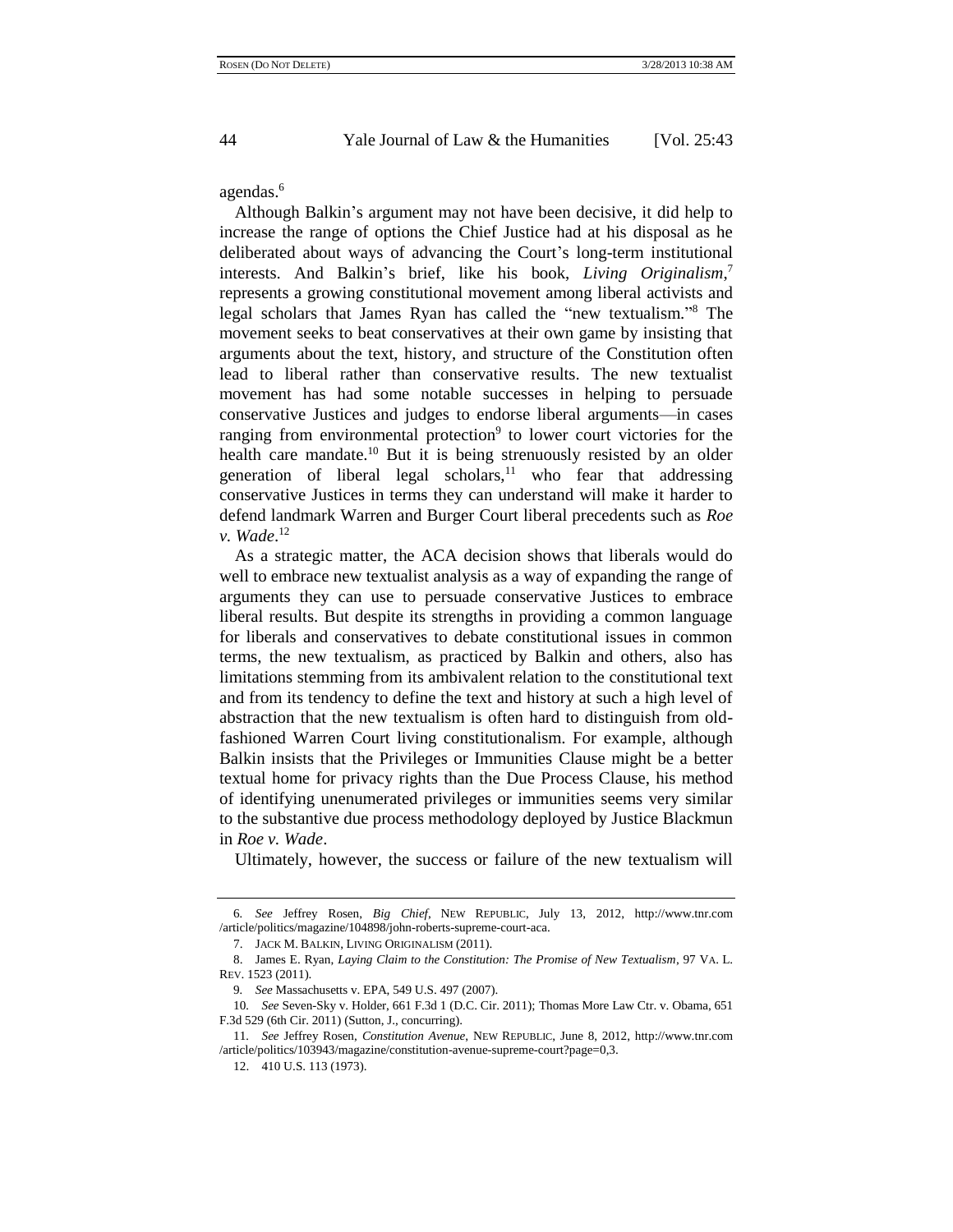depend on the ability of liberals to stop squabbling about constitutional methodology and to agree on the substantive values that they believe the Constitution protects. History shows that the most effective Supreme Court Justices, such as Justice Brandeis, were successful because of their ability to combine a vigorous substantive defense of the justice of the laws they upheld with willingness to be constrained by the constitutional text. Justice Brandeis was willing to strike down laws when they clashed with the textual prohibitions of the First and Fourth Amendments, translated in light of new technologies.<sup>13</sup> He insisted on deference to democratic decisions when there was no clear textual argument for invalidation.<sup>14</sup> But unlike Justice Holmes, who had contempt for the progressive economic regulations he upheld,<sup>15</sup> Justice Brandeis defended those regulations as a rational and necessary response to the values he insisted the Constitution protects—namely, suspicion of the "curse of bigness," whether threatened by government or private corporations.<sup>16</sup> To be similarly effective today, liberal Justices cannot simply embrace the constitutional textualism that Balkin champions; they also need to embrace a substantive liberal vision—such as Justice Brandeis"s crusading economic populism—that mobilized citizens and legislators have enacted into law.

### I. THE NEW TEXTUALISM: SUCCESSES AND FAILURES

How effective has the new textualism been in persuading conservative Justices to favor liberal results? Its success as a litigation strategy can be measured by the victories of the leading new textualist advocacy group, the Constitutional Accountability Center (CAC), and its predecessor, the Community Rights Counsel (CRC), both founded by Douglas T. Kendall.<sup>17</sup> Starting in 1997, CRC and CAC filed briefs emphasizing that constitutional text and history should lead the court to uphold environmental laws, health and safety laws, campaign finance laws, and other regulations. CRC and CAC have had some striking successes before the Supreme Court, including the *Tahoe-Sierra Preservation Council* case in 2002,<sup>18</sup> *Massachusetts v. EPA* in 2007,<sup>19</sup> and *Padilla v. Kentucky*<sup>20</sup> in

<sup>13</sup>*. See, e.g.*, Olmstead v. United States, 277 U.S. 438, 471 (Brandeis, J., dissenting).

<sup>14</sup>*. See, e.g.*, Louis K. Liggett Co. v. Lee, 288 U.S. 517 (1933) (Brandeis, J., dissenting); New State Ice Co. v. Liebmann, 285 U.S. 262 (1932).

<sup>15</sup>*. See, e.g.*, JEFFREY ROSEN, THE SUPREME COURT: THE PERSONALITIES AND RIVALRIES THAT DEFINED AMERICA 89 (2007) (quoting Justice Holmes as saying that he "loathe[d] the thick-fingered clowns we call the people").

<sup>16.</sup> The phrase comes from a book written by Justice Brandeis before his time on the Court. LOUIS D. BRANDEIS, OTHER PEOPLE"S MONEY AND HOW THE BANKERS USE IT 162 (1914).

<sup>17</sup>*. See generally* Rosen, *supra* note 15.

<sup>18.</sup> Tahoe-Sierra Preservation Council, Inc. v. Tahoe Reg"l Planning Agency, 535 U.S. 302 (2002).

<sup>19.</sup> 549 U.S. 497 (2007).

<sup>20.</sup> 130 S. Ct. 1473 (2010).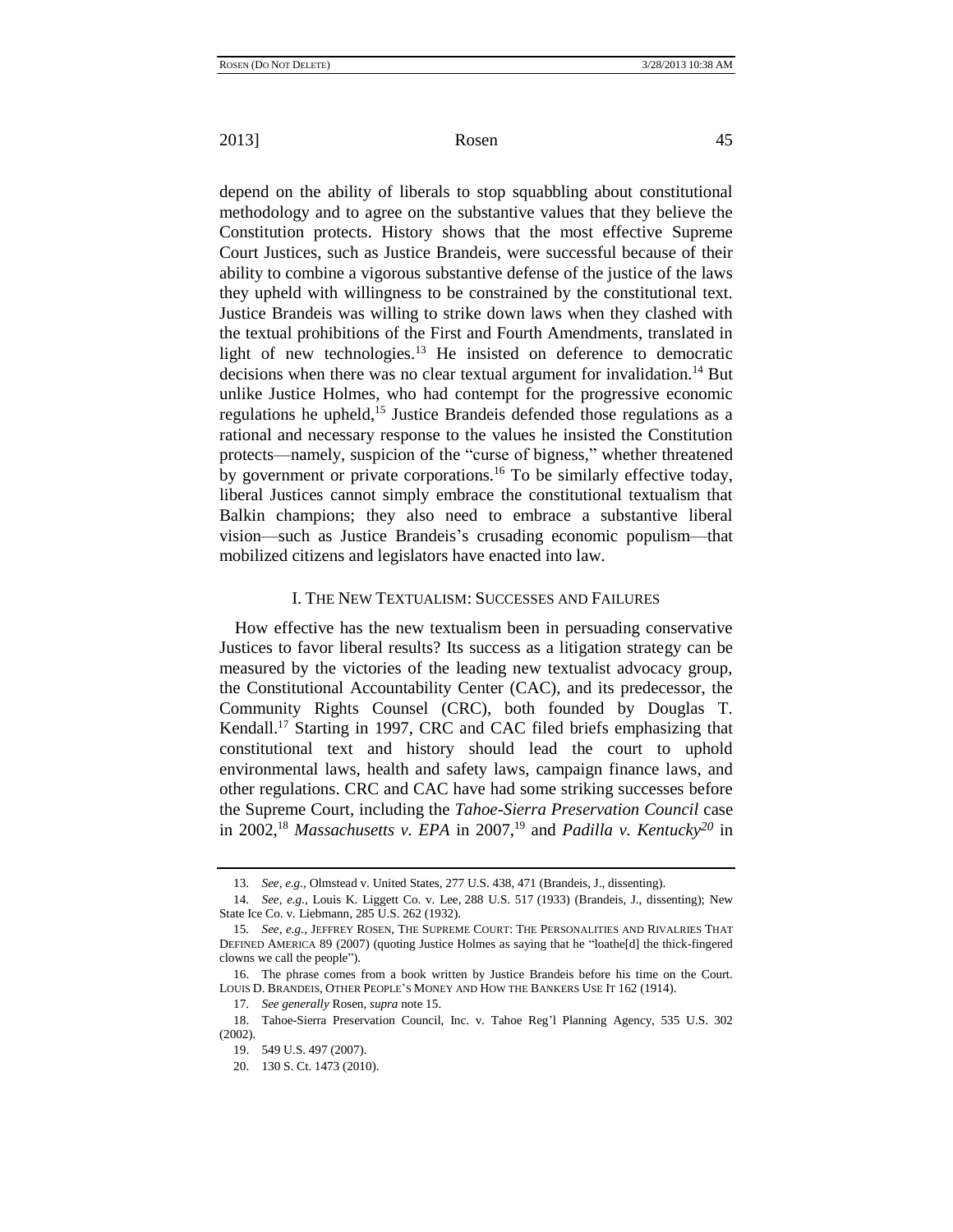2010. In the 2008 *Boumediene* case, CAC"s historical research on the extraterritorial application of the writ of habeas corpus in England was reflected in the opinion written by Justice Kennedy extending a form of habeas corpus to non-citizens at Guantanamo. $^{21}$ 

Finally, CAC"s views were reflected in the most important ruling by a lower court in the health care case, Judge Silberman's opinion upholding the health care mandate for the D.C. Circuit.<sup>22</sup> The Center filed a brief explaining why the text and history of the Commerce Clause supports the government's position<sup>23</sup>; Judge Silberman's opinion echoed CAC's view, with a startlingly definitive conclusion that the Commerce Clause of the Constitution provides "no textual support" for the challenge to the health care mandate because "to "regulate" can mean to require action, and nothing in the definition appears to limit that power only to those already active in relation to an interstate market." 24

As in the case of Chief Justice Roberts's decision to uphold the ACA, of course, it is impossible to prove that the relationship of the CAC"s arguments to these liberal victories is one of causation rather than correlation. And not all of CAC"s arguments have been successful: in a series of 5-4 decisions, the Roberts Court has ignored constitutional text and history when they don"t suit the purposes of the conservative Justices.<sup>25</sup> But in those cases, new textualist arguments have been useful in criticizing the conservatives for betraying their own principles. After the *Citizens United* decision,<sup>26</sup> I testified with Kendall in a 2010 hearing held by Senator Patrick Leahy on the future of corporate spending in American elections.<sup>27</sup> Drawing on a brief CAC had filed in the case<sup>28</sup> that was echoed, if not cited, in Justice Stevens's partial dissent,<sup>29</sup> Kendall convincingly traced the history of how corporations have been treated differently than people from the Founding through Reconstruction and the Progressive Era.<sup>30</sup> The argument became enough of a meme that President

<sup>21.</sup> Boumediene v. Bush, 128 S. Ct. 2229 (2008).

<sup>22</sup>*. See* Seven-Sky v. Holder, 661 F.3d 1 (D.C. Cir. 2011).

<sup>23.</sup> Brief of Amicus Curiae Constitutional Accountability Center in Support of Appellees and Affirmance at 13-19, 26-28, *Seven-Sky*, 661 F.3d 1 (No. 11-5047).

<sup>24</sup>*. Seven-Sky*, 661 F.3d at 16.

<sup>25</sup>*. See, e.g.*, Parents Involved in Community Schools v. Seattle Sch. District No. 1, 551 U.S. 701 (2007) (ignoring original understanding of the Fourteenth Amendment).

<sup>26.</sup> Citizens United v. Fed. Election Comm"n, 130 S. Ct. 876 (2010).

<sup>27</sup>*. See "We the People"? Corporate Spending in American Elections After* Citizens United*: Hearing Before the S. Comm. on the Judiciary*, 111th Cong. 5-7 (2010) [hereinafter *"We the People"?*] (statement of Jeffrey Rosen, Professor of Law, George Washington University); *id*. at 10- 11 (statement of Douglas T. Kendall, President, Constitutional Accountability Center).

<sup>28.</sup> Brief of the League of Women Voters of the United States and Constitutional Accountability Center as Amici Curiae in Support of Appellee at 13-19, *Citizens United*, 130 S. Ct. 876 (No. 08-205).

<sup>29</sup>*. See Citizens United*, 130 S. Ct. at 948-54 (Stevens, J., concurring in part and dissenting in part).

<sup>30</sup>*. "We the People"?*, *supra* note 27, at 10-11 (statement of Douglas T. Kendall, President, Constitutional Accountability Center).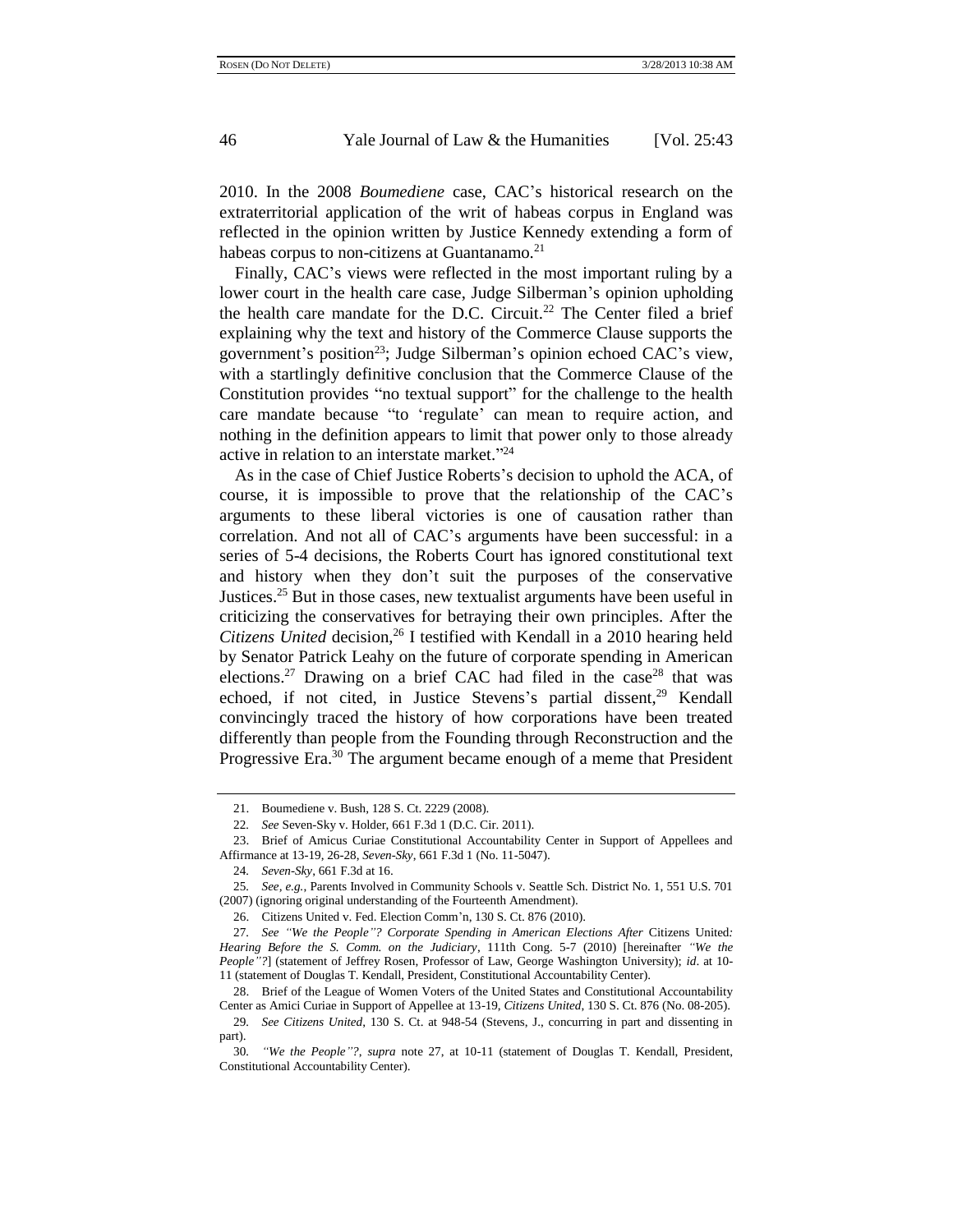Obama echoed it when he launched his 2012 campaign by declaring, "[C]orporations aren't people. People are people."31

### II. THE NEW TEXTUALISM IN THEORY

The reason that Kendall and CAC had no shortage of arguments about how the text and history of the Constitution point toward progressive results is that, during the past two decades, there has been an explosion of new textualist arguments in the legal academy on which the advocates were able to draw. The first intellectual guru of the new textualism was Akhil Reed Amar. In a series of articles,<sup>32</sup> and in his book, *America's Constitution: A Biography*, <sup>33</sup> Amar has argued that by engaging conservatives on their own turf, liberals can show that many constitutional provisions are more in tune with progressive values than conservative ones. Rather than focusing narrowly on the original understanding of the constitutional Framers, as conservatives like Robert Bork at times  $do<sup>34</sup>$ , Amar has emphasized the importance of examining the original public meaning of the entire constitutional text, including the Progressive Era amendments.<sup>35</sup> He stresses that these amendments, which the Tea Party ignores or wants to overturn, have expanded political participation for women and minorities, expanded Congress's power to enforce laws guaranteeing equality, and allowed for a progressive income tax.<sup>36</sup> Amar has inspired a generation of younger scholars to do focused work on how individual clauses of the Constitution can lead to progressive results.<sup>37</sup>

In the past decade, Amar has been joined as a new textualist leader by Balkin, whose new book, *Living Originalism*, offers a sustained synthesis of new textualist scholarship. It also includes creative arguments about how the original meaning of the constitutional text supports broad congressional power, the health care mandate, and the post-New Deal regulatory state, as well as much of the Warren and Burger Courts' civil rights and civil liberties jurisprudence. Like Amar, but unlike Justice Scalia, Balkin insists that the original meaning of the text should prevail over the original expectation of its framers, and that the application of the general principles embedded in the text can change over time.<sup>38</sup>

<sup>31</sup>*. See* Amy Gardner & Felicia Sonmez, *Obama Dings Romney's "Corporations Are People" Line in Official Campaign Kickoff*, WASH. POST, May 5, 2012, http:// www.washingtonpost.com/politics/obama-to-showcase-technology-at-kickoff-rallies-saturday/2012/05 /05/gIQAZNA32T\_story.html (quoting President Obama).

<sup>32</sup>*. See, e.g.*, Akhil Reed Amar, *The Bill of Rights as a Constitution*, 100 YALE L.J. 1131 (1991).

<sup>33.</sup> AKHIL REED AMAR, AMERICA"S CONSTITUTION: A BIOGRAPHY (2005).

<sup>34.</sup> For a description of Bork"s philosophy, see BALKIN, *supra* note 7, at 368 n.13.

<sup>35</sup>*. See* AMAR, *supra* note 33, at 403-30 (discussing the Progressive Era reforms).

<sup>36</sup>*. See id*.

<sup>37</sup>*. See, e.g.*, Jeff Rosen, Note, *Was the Flag Burning Amendment Unconstitutional?*, 100 YALE L.J*.* 1073 (1991).

<sup>38</sup>*. See* BALKIN, *supra* note 7, at 6-7 (contrasting his method with Justice Scalia"s).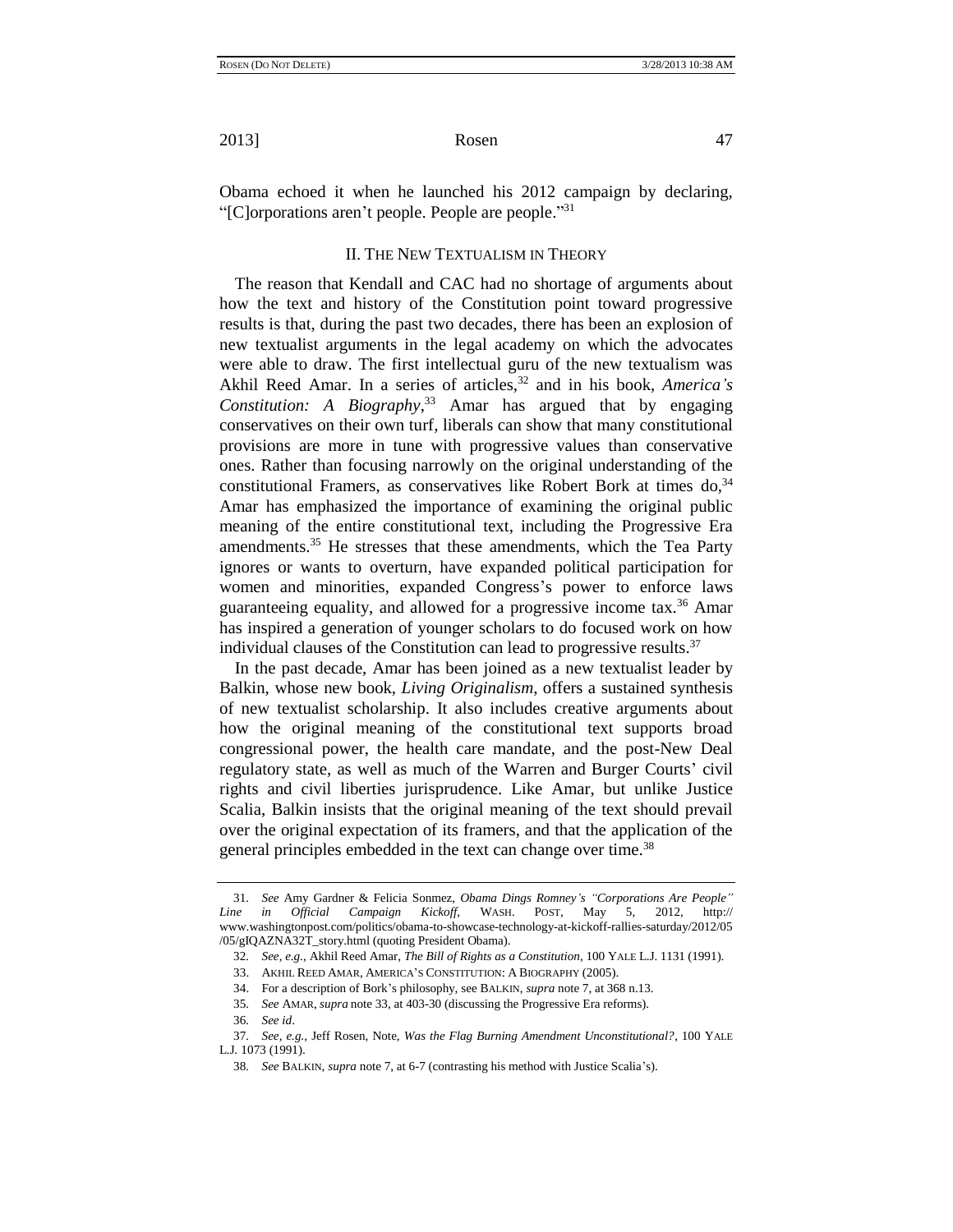Despite its success in convincing judges and inspiring younger scholars, the new textualists have met fierce resistance in progressive academic circles. Some of the resistance is generational. Liberal scholars who came of age during the heyday of the Warren and Burger Courts and spent much of their careers fighting the originalism of Robert Bork view the embrace of constitutional text and history as a kind of capitulation to the enemy. For example, William Marshall, University of North Carolina professor, and Geoffrey Stone, University of Chicago professor and Chair of the American Constitution Society"s Board of Directors, rejected the new textualism in a published debate with Kendall and Ryan. "[I]n the debate over constitutional meaning, liberals should not pretend that honest answers to vexing constitutional questions can be gleaned simply by staring hard at an ambiguous text," they wrote.<sup>39</sup> At a 2011 meeting of the American Constitution Society, Stone pressed his criticisms in a debate with Amar. "There are [textualist] theories underlying progressive activism, but they"re not easy to explain," he declared. "What Akhil [Amar] says may be true but try explaining it to the American people in a way that's compelling." (Amar's populist response: "I think I just did. . . . I stand on the Constitution and not on fancy theories of adjudication." <sup>40</sup>) Along the same lines, at the Yale conference on *Living Originalism*, there was resistance to Balkin's arguments by colleagues who defended living constitutionalism and expressed skepticism about the virtues of being tethered to the constitutional text.<sup>41</sup>

There's an elephant in the room of the debate over the new textualism that explains much of the liberal legal establishment's skepticism: *Roe v. Wade*.<sup>42</sup> The right to privacy doesn't appear in the text of the Constitution, and many liberal legal scholars and activists fear that Roe is hard to justify in textualist terms. It"s true that Balkin"s textualist defense of *Roe* is the least convincing part of his book. Though he argues that the right to choose abortion should be considered one of the privileges or immunities of citizenship protected by the Fourteenth Amendment, he concedes that "[i]f we look only to state legislative action, the right to abortion had not yet gained the status of a privilege or immunity of national citizenship

<sup>39.</sup> Geoffrey Stone & William Marshall, *Geoffrey R. Stone and William P. Marshall Respond*, DEMOCRACY: J. IDEAS, Summer 2011, http://www.democracyjournal.org/21/stone-marshall -respond.php?page=all.

<sup>40</sup>*. See Text, History, and Principle: What Our Constitution Means and How To Interpret It* (June 18, 2011), http://www.acslaw.org/news/video/text-history-principle-what-our-constitution-means-and -how-to-interpret-it.

<sup>41</sup>*. See, e.g.*, Justin Driver, Assistant Professor of Law, University of Texas at Austin, Does Originalism Have What Liberals Want? Panel Presentation at the Constitutional Interpretation and Change Conference at Yale Law School (Apr. 27, 2012); Neil S. Siegel, Professor of Law, Duke Law School, Jack Balkin"s Rich Historicism and Diet Originalism: Health Benefits and Risks for the Constitutional System: Panel Presentation at the Constitutional Interpretation and Change Conference at Yale Law School (Apr. 27, 2012).

<sup>42.</sup> 410 U.S. 113 (1973).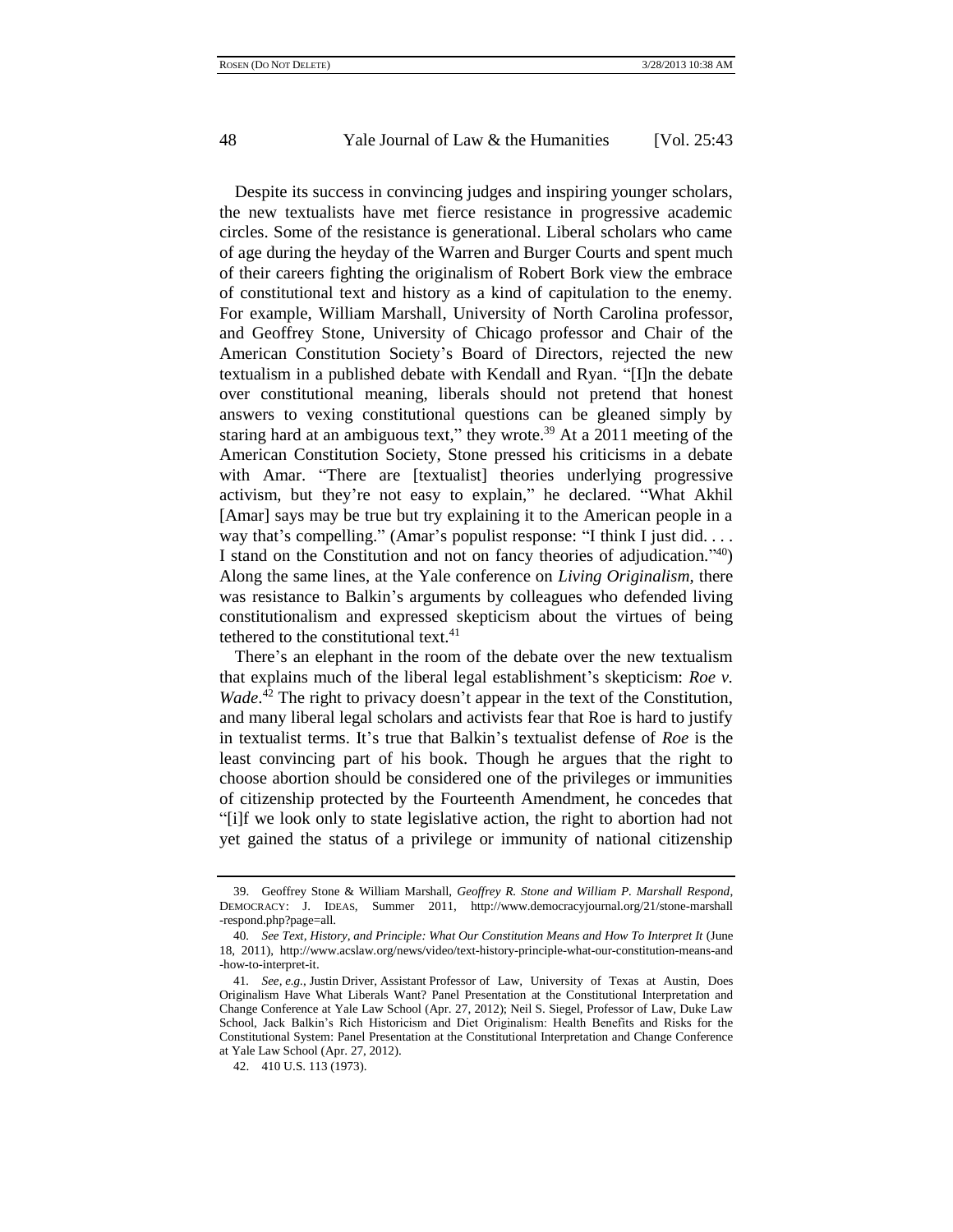when the Court decided *Roe* in 1973,<sup>743</sup> since only four states out of fifty had adopted the broad constitutional rule the Court imposed. Balkin is on stronger textualist ground when he argues that the right to choose abortion might be grounded in the Fourteenth Amendment's guarantee of equal citizenship for women, since restrictions on abortion force women to "take on the life-altering responsibilities and social obligations of motherhood," denying them full sex equality.<sup>44</sup> (Justice Ginsburg has persuaded her liberal colleagues on the Supreme Court to rethink *Roe* in similar terms.<sup>45</sup>) But at this point, any connection to the original meaning of the text is so attenuated that it is hard to distinguish Balkin"s living originalism from *Roe-*style living constitutionalism. For this reason, Professor Michael W. McConnell of Stanford Law School criticized Balkin at the *Living Originalism* conference for being the mirror image of the conservative judicial activists he deplored—namely, for manipulating constitutional text and history in an effort to give partisan judges an excuse for secondguessing democratic decisions.<sup>46</sup> And to the degree that Balkin and other new textualists refuse to recognize that textualist arguments have their limits, and that not every liberal policy goal can be justified in constitutional terms, they diminish the new textualism"s appeal as a principled framework for structuring political and legal debate. This freefloating textualism also makes it harder to criticize conservatives for being similarly results-oriented when they manipulate the levels of abstraction of constitutional text and history in order to justify their own preferred policies.

### III. THE NEW TEXTUALISM IN PRACTICE

At the *Living Originalism* Conference, Dean Robert Post of Yale Law School criticized Balkin for another reason. Post insisted that liberals should focus on defending progressive policies—such as healthcare—in substantive terms, rather than get distracted by debates about constitutional methodology. $47$  And he is correct that, when it comes to success as a Supreme Court Justice, what you believe in is more important than the constitutional methodology that you embrace to get there. Think of the different ideological wings that define liberalism today. There are

<sup>43.</sup> BALKIN, *supra* not[e 7,](#page-1-0) at 216.

<sup>44</sup>*. Id.* at 214.

<sup>45</sup>*. See, e.g.*, Gonzales v. Carhart, 550 U.S. 124, 169 (2007) (Ginsburg, J., dissenting); Planned Parenthood of Se. Pa. v. Casey, 833, 922 (1992) (Blackmun, J., concurring in part, concurring in the judgment in part, and dissenting in part).

<sup>46.</sup> Michael W. McConnell, Richard and Frances Mallery Professor of Law, Stanford Law School, Originalism and Precedent: Panel Presentation at the Constitutional Interpretation and Change Conference at Yale Law School (Apr. 27, 2012).

<sup>47.</sup> Robert C. Post, Dean, Yale Law School, Introductory Remarks at the Constitutional Interpretation and Change Conference at Yale Law School (Apr. 27, 2012).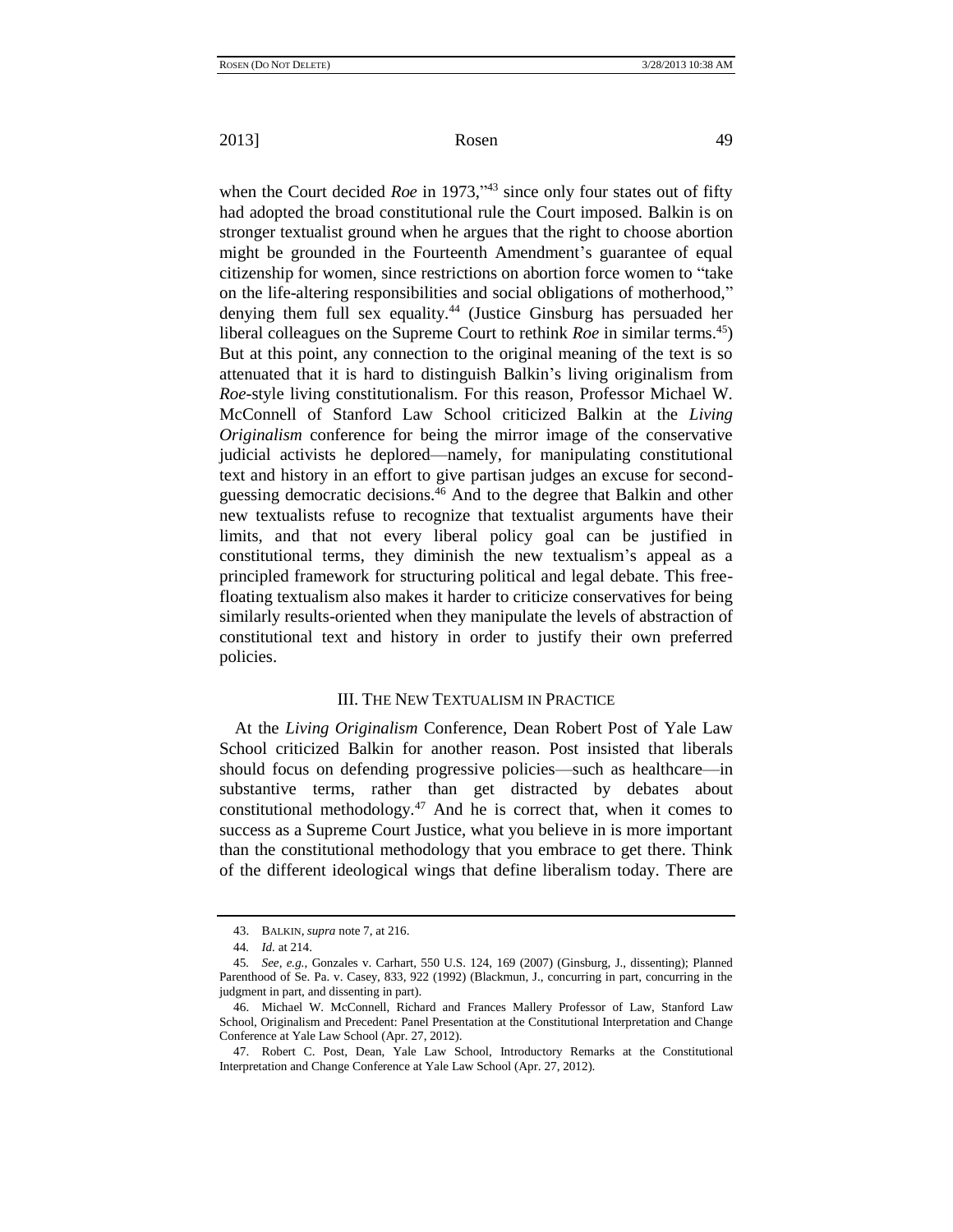Great Society liberals, who want to protect civil rights and the social safety net; there are mobilized subgroups who seek equality for women, gays and lesbians, and ethnic minorities; there are neo-progressives, such as Obama and his regulatory czar, Cass Sunstein, who want to promote a rational view of government through the rule of experts; there are civil liberties advocates, who care about free speech and privacy and their erosion by the Patriot Act; and there are economic populists, such as Elizabeth Warren and the Occupy Movement, who respect the rule of experts but have lots in common with the Tea Party in their distrust of Wall Street.

During the Warren Court era, many of these different wings of liberalism were represented on the Supreme Court, and the Justices were eclectic in their constitutional methodologies. For example, Justices Douglas and Black were both libertarians and economic populists. As a matter of constitutional methodology, however, Justice Black was the patron saint of new textualism while Justice Douglas was the guru of living constitutionalism—both got to the same place, despite their methodological disagreements.

Nevertheless, since the Clinton era, Democratic presidents have been more focused on appointing Supreme Court candidates based on their gleaming meritocratic resumes, combined with their symbolic value as icons of identity politics. Justice Ginsburg was the last liberal Justice appointed because of her connection to a substantive wing of the Democratic Party—the feminist movement. By contrast, all of her current liberal colleagues—Justices Breyer, Sotomayor, and Kagan—were appointed with little or no attention paid to what vision of liberalism they actually embrace.

If President Obama cared more about the Court and the Constitution than he did during his first term, he would have to decide which wing of the Democratic Party he stands for and appoint Justices who would pursue those substantive goals. If he supported Occupy Wall Street, he would appoint economic populists like Warren. If, at heart, he is a neoprogressive, then he would appoint his regulatory czar, Sunstein. Both Warren and Sunstein might embrace textualist arguments, but their textualism would be deployed in the service of their substantive constitutional vision.

Here, Justice Brandeis is the model. When Justice Brandeis upheld laws, he didn"t do so because of an abstract devotion to judicial restraint. Instead of suggesting that the American people and their representatives were entitled to their opinion in passing a particular law, he went on to argue that their opinion was supported by overwhelming evidence. Passionate defense of the people"s judgment can also be found in Justice Brandeis"s dissents in cases like *Louis K. Liggett Co v. Lee*, where he objected to the majority"s decision to strike down an anti-chain store law in Florida that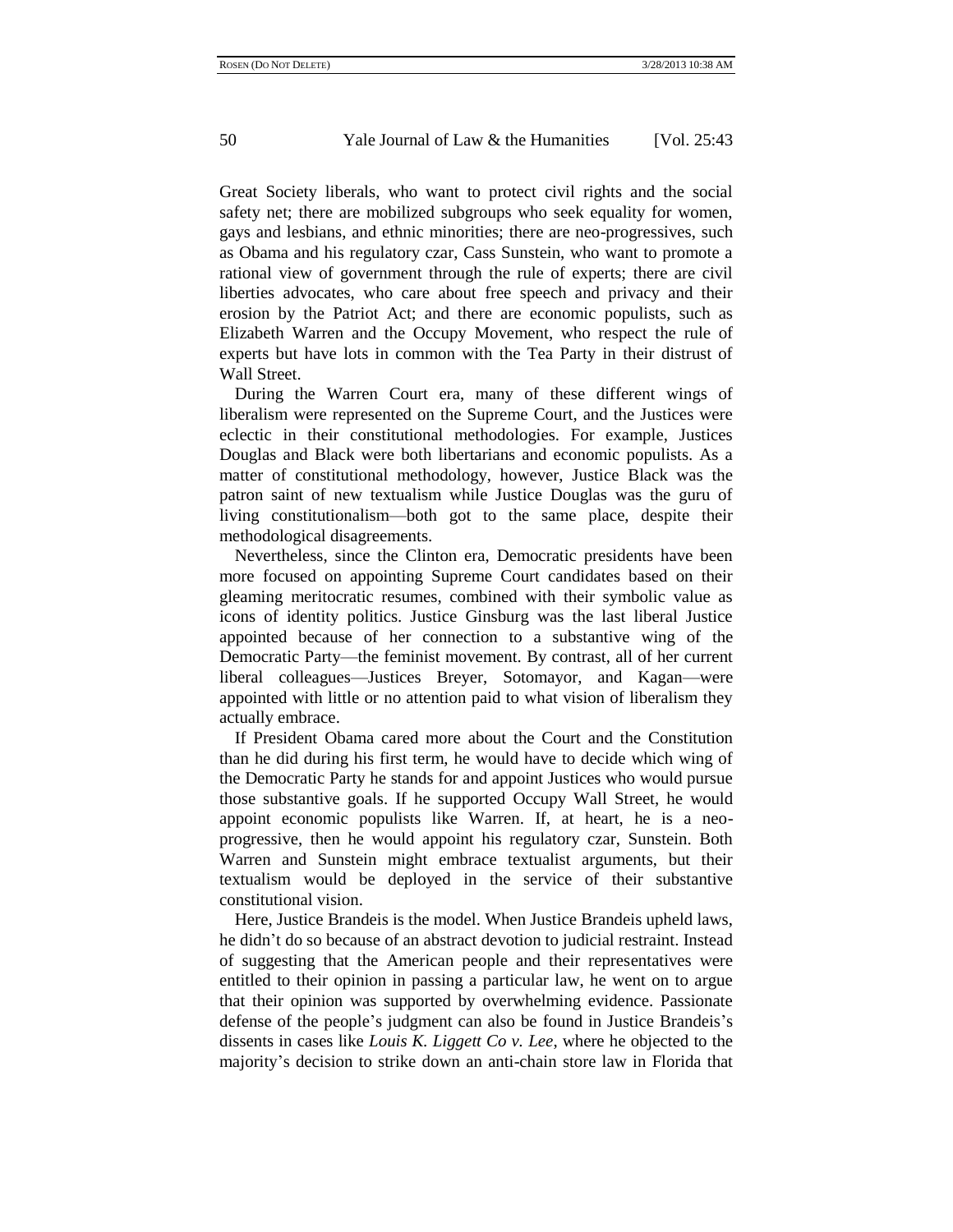was designed to protect small businesses.<sup>48</sup> In addition to making the theoretical case for judicial restraint, Justice Brandeis reverently defended the American people's "widespread belief"<sup>49</sup> that social and historical realities justified the Florida legislature's response to the "curse of bigness."

On the current Supreme Court, Justice Kagan struck a similarly Brandeisian note in her dissent from the Court's decision striking down Arizona"s campaign finance laws in *Arizona Free Enterprise Club's Freedom Club PAC v. Bennett.*<sup>50</sup> Justice Kagan, writing for the four liberal Justices, brushed away the formalistic smokescreens of the conservative Justices and defended the belief of the citizens of Arizona that their political system was corrupt and needed to be reformed. Justice Kagan called for:

Less corruption, more speech. Robust campaigns leading to the election of representatives not beholden to the few, but accountable to the many. The people of Arizona might have expected a decent respect for those objectives. Today, they do not get it.... Truly, democracy is not a game.<sup>51</sup>

The harder challenge is to defend the rightness of constitutional principles when you"re striking down laws. Justice Brandeis did this in his greatest dissents and concurrences—such as those in *Olmstead*<sup>52</sup> and *Whitney*<sup>53</sup>—by embracing a kind of living originalism. He began with the constitutional text and attributed constitutional principles to the Framers at a broad level of generality, but not so broad that the principles couldn"t be plausibly tied to the Founding era. Justice Brandeis then translated those principles into the twentieth century in ways the Framers couldn"t have imagined.

A neo-Brandeisian approach today could draw on new textualist briefs about how constitutional history favors a result protecting free speech or privacy. But in the end, Justice Brandeis"s dissents were great not because he channeled what the Framers thought about modern technologies but because he proposed concrete and creative ways of translating the First and Fourth Amendments that the Framers couldn"t possibly have imagined. On the lower courts, Chief Judge Kozinski is doing this today in privacy cases.<sup>54</sup> But it requires not only an invocation of constitutional text

<sup>48.</sup> 288 U.S. 517, 541 (1933) (Brandeis, J., dissenting).

<sup>49</sup>*. Id.* at 580 (Brandeis, J., dissenting).

<sup>50.</sup> 131 S. Ct. 2806, 2829 (2011) (Kagan, J., dissenting).

<sup>51.</sup> *Id.* at 2846.

<sup>52</sup>*.* Olmstead v. United States, 277 U.S. 438, 471 (1928) (Brandeis, J., dissenting).

<sup>53</sup>*.* Whitney v. California, 274 U.S. 357, 372 (1927) (Brandeis, J., concurring).

<sup>54</sup>*. See, e.g.*, United States v. Comprehensive Drug Testing, Inc., 621 F.3d 1162, 1178 (9th Cir. 2010) (Kozinski, C.J., concurring); *see also* United States v. Pineda-Moreno, 617 F.3d 1120, 1121 (9th Cir. 2010) (Kozinski, C.J., dissenting from the denial of rehearing en banc).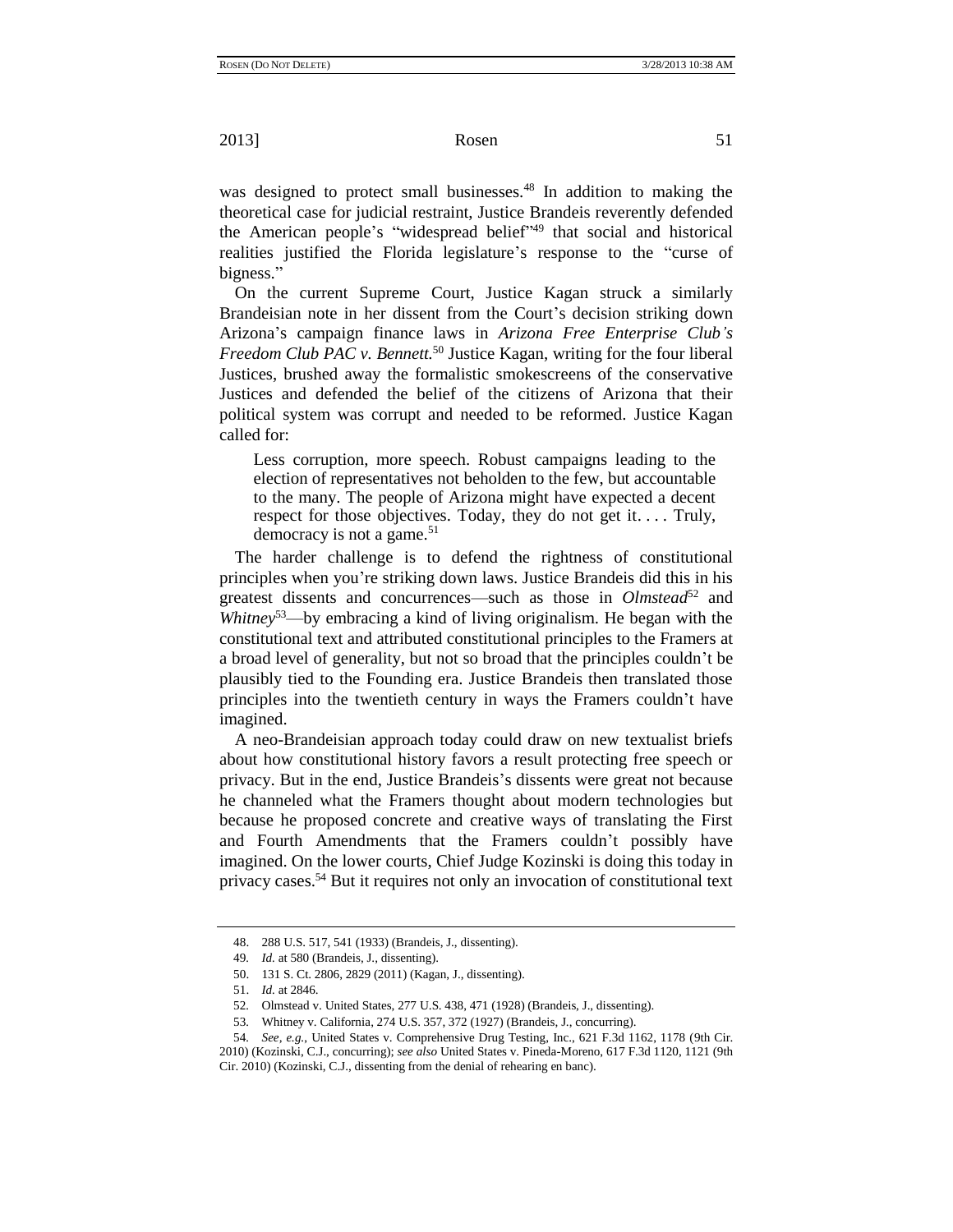and history but a creative, Brandeisian leap that fashions new tests for protecting privacy in the face of technologies the Framers couldn"t have foreseen.

All this suggests that the new textualism may provide a useful rhetorical framework for liberal Justices to pursue their substantive goals, but it's no substitute for the substantive goals themselves. Still, the fact that the new textualism is broad enough to embrace all the different strands of legal liberalism increases its strategic appeal: as a big tent, it allows liberals to focus on substance rather than squabbling about methodolgy. That is, after all, what conservatives have recognized. There are three different strains of legal conservatism currently represented on the Roberts Court: the proexecutive power conservatives, Chief Justice Roberts, Justice Alito, and Justice Scalia; the libertarian, Justice Kennedy; and the Tea Party conservative, Justice Thomas.<sup>55</sup> But despite their ideological differences, all three of these camps have been willing to converge under the banner of constitutional text and history, which has solidified their ability to act as a partisan block. The liberal Justices, who have less clearly defined ideological commitments, might be better able to coordinate their opposition and to criticize the conservatives on their own terms if they learned the same lesson.

By advocating the new textualism, of course, Balkin hopes to encourage progressives to change the political rather than simply the legal debate. "Framework originalism is not an algorithm for correct decision," he writes. "It is a platform for ordinary legal argument about the Constitution. . . . [F]ramework originalism . . . describes a framework for politics and a framework for legal arguments to construct the Constitution." 56

It"s true that whatever success the Tea Party has had reflects its ability to mobilize citizens to march on the Washington Mall carrying copies of the Constitution. Indeed, every major political agenda item on the right over the past few decades has been rooted in a story about the Constitution"s text and history—from the attack on gun control, rooted in the Second Amendment, $57$  and the attack on environmental law, rooted in the Fifth Amendment,<sup>58</sup> to the attack on Obamacare, rooted in the Tenth Amendment.<sup>59</sup>

During the Civil Rights movement, as Kendall argues, progressives

<sup>55</sup>*. See* Jeffrey Rosen, *Disorder in the Court*, NEW REPUBLIC, June 23, 2011, http://www.tnr.com /article/politics/magazine/90549/legal-conservatism-supreme-court-epstein-scalia-originalism-judicial -restraint.

<sup>56.</sup> BALKIN, *supra* note 7, at 257 (emphasis removed).

<sup>57.</sup> *See* District of Columbia v. Heller, 554 U.S. 570 (2008); *see also* Jeffrey Rosen, *Why Are Conservatives, Not Liberals, Fixated on Amending the Constitution?*, NEW REPUBLIC, Apr. 18, 2011, http://www.tnr.com/article/politics/86905/constitution-amendment-conservatives-united-states.

<sup>58.</sup> *See* Massachusetts v. EPA, 549 U.S. 497 (2007).

<sup>59.</sup> *See* Nat"l Fed"n of Indep. Bus. v. Sebelius, 132 S. Ct. 2566 (2012).